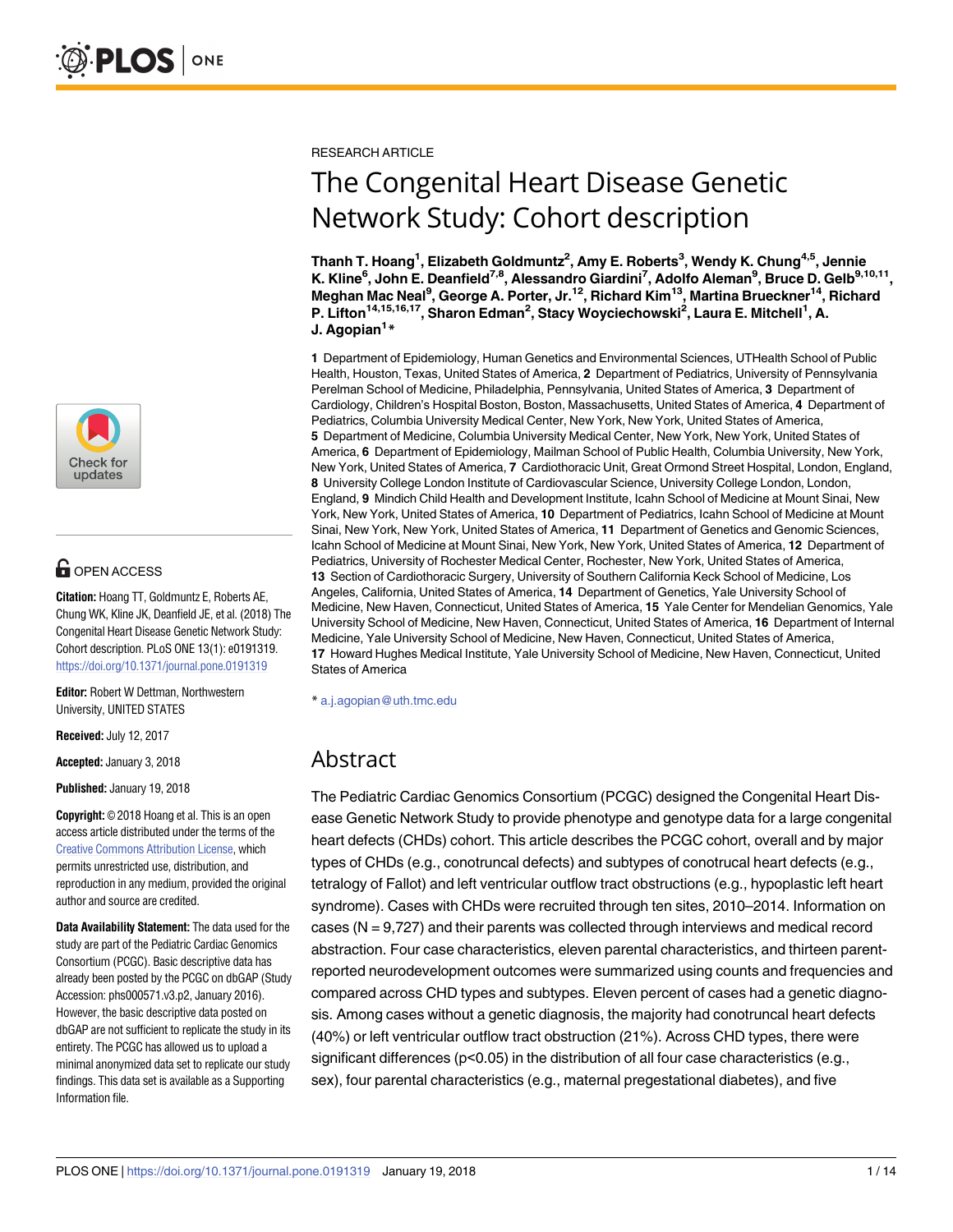<span id="page-1-0"></span>

**Funding:** This work was supported by grants from the National Institutes of Health (NIH) and National Heart, Lung, and Blood Institute, including the Pediatric Cardiac Genomics Consortium [U01- HL098123, U01-HL098147, U01-HL098153, U01- HL098162, U01-HL098163, U01-HL098188, P50- HL74731, R21HL-098844, R01HL-076773, R01- HL74094]; Eunice Kennedy Shriver National Institute of Child Health and Human Development [P01HD070454]; the National Center for Research Resources [UL1RR024134, M01-RR-000240] (now the National Center for Advancing Translational Sciences [UL1TR000003]); National Institute of Environmental Health Sciences [R21- ES024895]; the Cardiovascular Development Consortium [U01-HL098166]; the National Human Genome Research Institute [U54HG006504]; Columbia University's CTSA grant [UL1- RR024156]; American Heart Association Award [16GRNT29660001]; and the Howard Hughes Medical Institute. GWAS genotyping was funded by an Institutional Development Fund to The Center for Applied Genomics from The Children's Hospital of Philadelphia. The content of this article is solely the responsibility of the authors and does not necessarily represent the official views of the National Heart, Lung, and Blood Institute or the National Institutes of Health. The funders had no role in study design, data collection and analysis, decision to publish, or preparation of the manuscript.

**Competing interests:** The authors have declared that no competing interests exist.

neurodevelopmental outcomes (e.g., learning disabilities). Several characteristics (e.g., sex) were also significantly different across CHD subtypes. The PCGC cohort is one of the largest CHD cohorts available for the study of genetic determinants of risk and outcomes. The majority of cases do not have a genetic diagnosis. This description of the PCGC cohort, including differences across CHD types and subtypes, provides a reference work for investigators who are interested in collaborating with or using publically available resources from the PCGC.

# **Introduction**

Congenital heart defects (CHDs) occur in approximately 1% of births and are among the most common and serious birth defects [\[1,](#page-12-0) [2](#page-12-0)]. While advances in treatment have reduced CHDrelated mortality, CHDs remain the leading cause of birth defect-related infant deaths [\[3](#page-12-0)]. Moreover, the growing numbers of CHD survivors are at risk for a range of disease-related morbidities [[4,](#page-12-0) [5\]](#page-12-0) and have reduced life-expectancies compared to their unaffected contemporaries [\[4](#page-12-0)].

CHDs include a broad spectrum of malformations that differ with respect to morphology, physiology, and clinical outcome. Although CHD risk is thought to be influenced by both environmental and genetic factors, relatively few specific CHD risk factors have been identified and the extent to which the etiology of different CHDs differ or overlap is unknown. Large epidemiological studies, such as the National Birth Defect Prevention Study, have identified a few non-genetic risk factors for CHDs including maternal pre-gestational diabetes, obesity, and smoking [\[6–10\]](#page-12-0). To accelerate understanding of the genetic contribution to CHDs, the National Heart, Lung, and Blood Institute formed the Pediatric Cardiac Genomics Consortium (PCGC). The PCGC designed and implemented the Congenital Heart Disease GEnetic NEtwork Study (CHD GENES) to establish the resources required to undertake comprehensive studies of the genetics of CHDs.

The rationale for, design of, and early results from CHD GENES have been described [\[11–](#page-12-0) [14\]](#page-12-0). In addition, genotype array, exome sequence, whole genome sequence, and RNA sequence data from CHD GENES participants have been and will continue to be posted to dbGAP (dbGAP Accession: phs000571.v3.p2, January 2016). In this article, we provide a description of the phenotypes, characteristics, and selected parent-reported neurodevelopmental outcomes of the PCGC cohort, as a resource for the broader CHD research community.

# **Methods**

# **Study population**

Subject recruitment and data collection for CHD GENES have been described [\[11\]](#page-12-0). Briefly, subjects were recruited from five main sites (Children's Hospital of Philadelphia, Columbia University Medical Center, Harvard Medical School including Boston Children's Hospital and Brigham and Women's Hospital, Icahn School of Medicine at Mount Sinai, and Yale School of Medicine) and four satellite sites (Children's Hospital of Los Angeles, Cohen Children's Medical Center, University College London, and University of Rochester Medical Center) from December 2010 through November 2014. Recruitment methods were center-specific, but generally included ascertainment of cases at the time of hospital admission or an outpatient visit. The study protocol was approved by an Institutional Review Board for each site. All study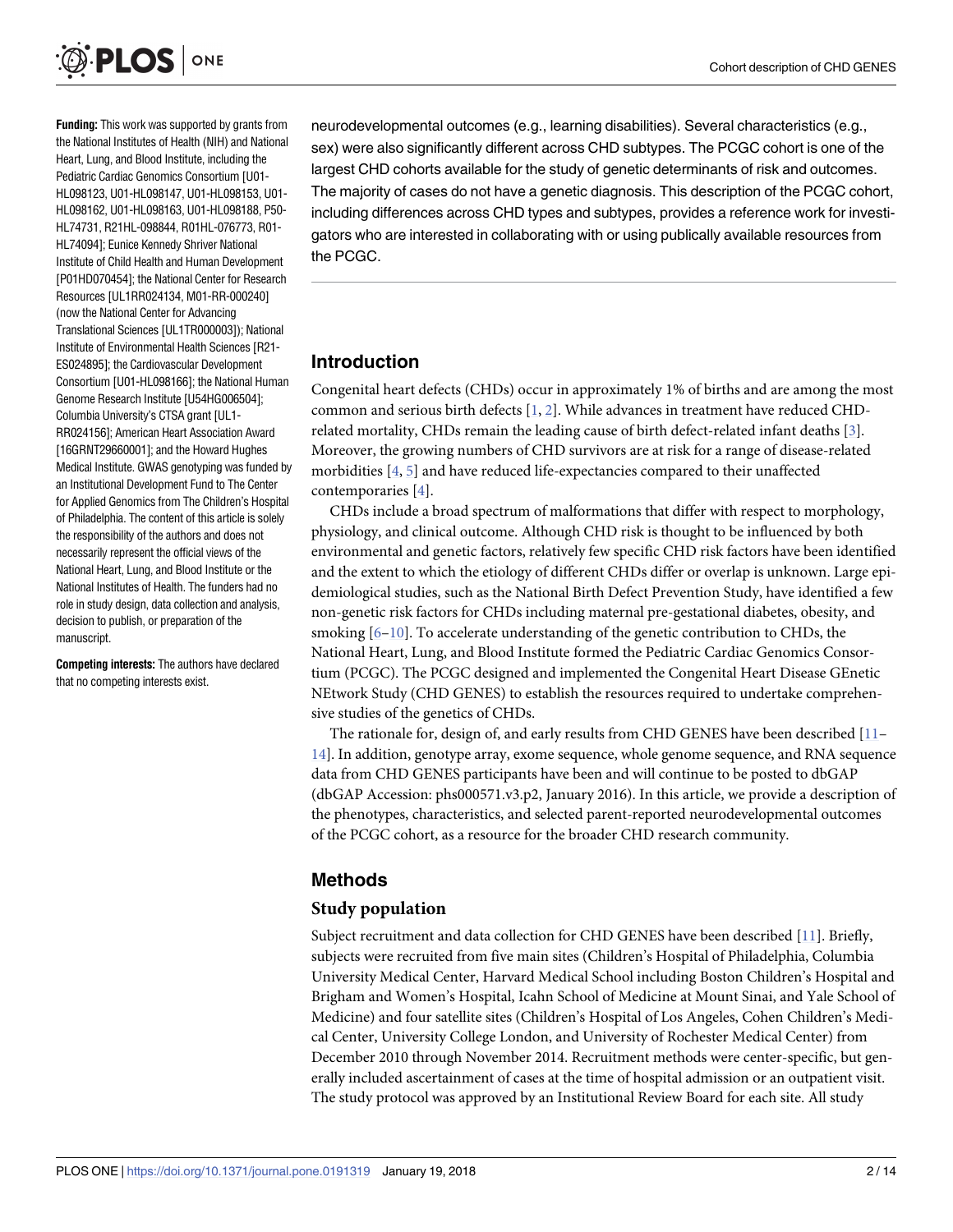participants (or their parent/guardian) provided written informed consent. The Institutional Review Board at the University of Texas Health Science Center at Houston approved the study protocol for the data analyzed and presented in this article.

Patients with any diagnosis of CHD (except as noted below), regardless of sex, age, and race/ethnicity were eligible to participate. Patients with a genetic diagnosis were eligible to participate, but preference for enrolling such patients may have varied across study sites. Patients with isolated patent foramen ovale, prematurity-related isolated patent ductus arteriosus, pulmonary stenosis related to a twin-twin transfusion, and cardiomyopathy without a CHD were not eligible. Cardiac diagnoses were confirmed by review of imaging (e.g., echocardiogram) and operative reports. Information on genetic testing, genetic physical exams, and extracardiac malformations was abstracted from medical records. In addition, information on cases and their parents was obtained during subject and family interviews. Cases that did not participate in the interviews were excluded from this report.

Data collected by interview included race/ethnicity, sex, birth weight, and maternal and paternal ages at the time of the cases' birth. Data were also collected on maternal characteristics, including pre-pregnancy height and weight (to calculate pre-pregnancy body mass index), pre-gestational diabetes, gestational diabetes, epilepsy or seizure during pregnancy, and education level. For cases who were  $\leq$ 1 year of age at recruitment, interview data were also collected on maternal smoking and alcohol use during the first trimester, any folic acid supplementation six months before pregnancy, and parity. For cases who were *>*1 year at recruitment, the interview included questions related to neurodevelopmental outcomes (e.g., attention deficit hyperactivity disorder, autism spectrum).

CHD diagnoses assigned using the International Paediatric and Congenital Cardiac Codes [\(http://www.ipccc.net/](http://www.ipccc.net/)) were manually reviewed by two of the authors (S.E and E.G.) and cases were assigned to one of seven types of CHDs: laterality disorder (LAT), conotruncal heart defect (CTD), atrioventricular septal defect (AVCD), left ventricular outflow tract obstruction (LVOT), right ventricular outflow tract obstruction (RVOT), atrial septal defect (ASD), and other. These groups are based on subsets of lesion that are thought to share genetic and mechanistic underpinnings and are defined in Table 1. Cases were categorized using a hierarchical approach. First, cases with a laterality disorder, regardless of other findings, were

| Diagnostic Type                                | Abbreviation | Description                                                                                                                                                                                                                                                                                                                                        |
|------------------------------------------------|--------------|----------------------------------------------------------------------------------------------------------------------------------------------------------------------------------------------------------------------------------------------------------------------------------------------------------------------------------------------------|
| Laterality Disorder                            | <b>LAT</b>   | Includes cases with at least one of the following laterality disorders: dextrocardia, interrupted inferior vena cava,<br>atrial situs abnormalities (i.e. ambiguous/inversus), L-transposition of the great arteries (ventricular inversion),<br>asplenia/polysplenia, bronchial isomerism, abdominal laterality disorder, intestinal malrotation. |
| Conotruncal heart defect                       | <b>CTD</b>   | Tetralogy of Fallot, truncus arteriosus, interrupted aortic arch, double outlet right ventricle, d-transposition of the<br>great arteries, isolated conoventricular or posterior malalignment or conoseptal hypoplasia type ventricular septal<br>defect, and isolated aortic arch anomalies                                                       |
| Atrioventricular canal defect                  | <b>AVCD</b>  | Primum atrial septal defect, transitional atrioventricular canal defect, complete atrioventricular canal defect,<br>isolated cleft mitral valve                                                                                                                                                                                                    |
| Left ventricular outflow tract<br>obstruction  | <b>LVOT</b>  | Bicuspid aortic valve/aortic valve stenosis, coarctation of the aorta, hypoplastic left heart syndrome <sup>a</sup> , mitral valve<br>anomalies                                                                                                                                                                                                    |
| Right ventricular outflow tract<br>obstruction | <b>RVOT</b>  | Triscupid valve atresia/stenosis with or without pulmonary valve atresia/stenosis with normally related great<br>arteries, pulmonary valve atresia/stenosis with normally related great arteries                                                                                                                                                   |
| Atrial Septal Defect                           | ASD          | Secundum or sinus venosus type                                                                                                                                                                                                                                                                                                                     |
| Other                                          |              | Complex malformations (e.g., double inlet left ventricle), isolated venous or coronary artery anomalies, isolated<br>muscular ventricular septal defect, other conditions                                                                                                                                                                          |

**Table 1. Diagnostic types of congenital heart defect in the Pediatric Cardiac Genetic Consortium Cohort.**

<sup>a</sup> Does not include variants of hypoplastic left heart syndrome such as malaligned atrioventricular canal defect or double outlet right ventricle with mitral atresia.

<https://doi.org/10.1371/journal.pone.0191319.t001>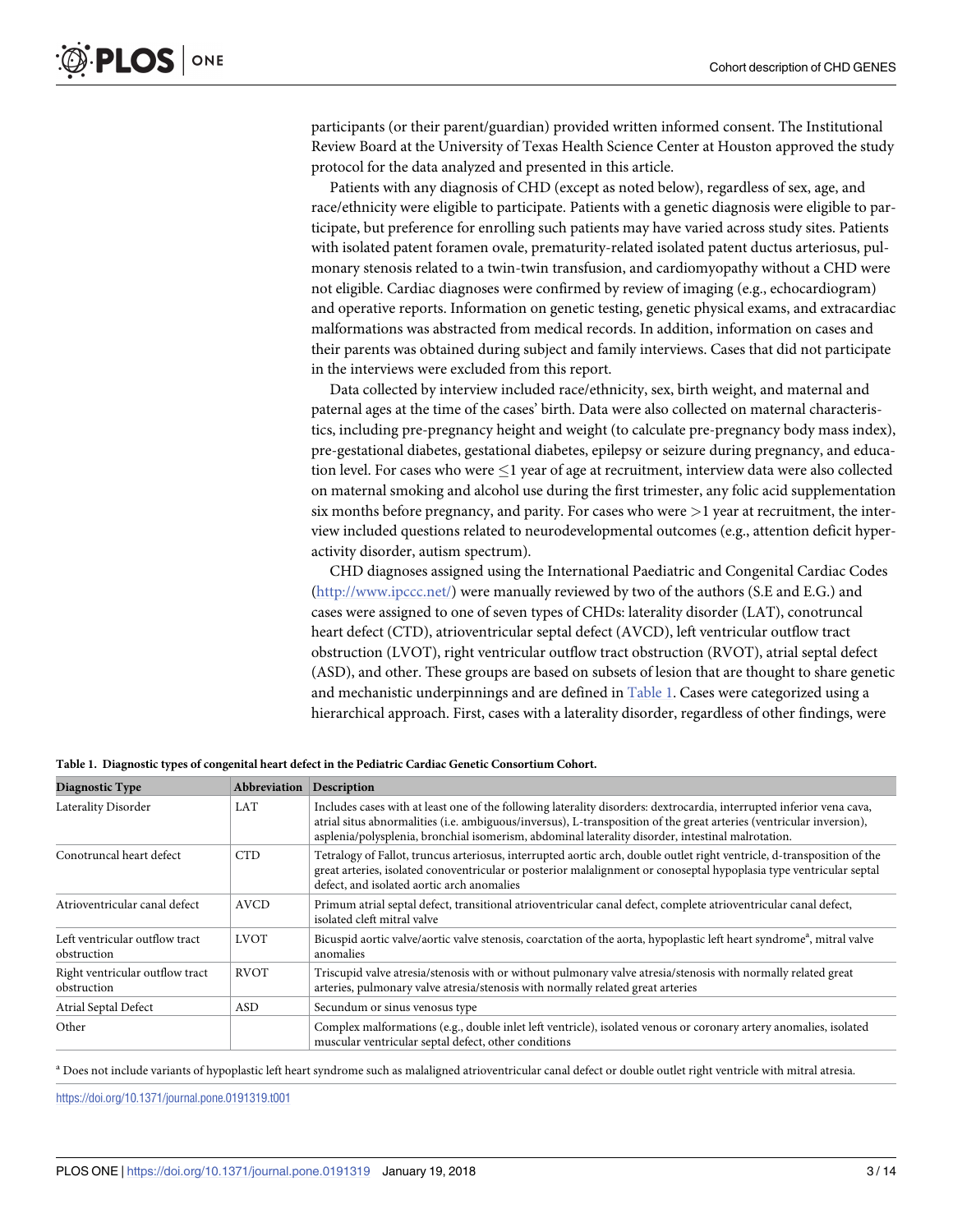<span id="page-3-0"></span>placed in LAT. Next, cases with abnormal conotruncal anatomy (including specific subtypes of isolated ventricular septal defects), regardless of associated left or right sided obstruction or atrioventricular canal anomalies, were placed in CTD. Then, cases with atrioventricular canal abnormalities with normally related great arteries were categorized as AVSD and cases with left or right sided obstructive lesions with normally related great arteries and normal atrioventricular canals were assigned to LVOT or RVOT, respectively. Finally, cases with an isolated secundum or sinus venosus type atrial septal defect were assigned to ASD. Cases with any other CHD diagnosis were assigned to the other group.

Based on data from the interviews and medical records, cases were classified as either having 1) an identified genetic diagnosis (i.e. a syndrome or genetic alteration thought to explain the associated CHD), or 2) no genetic diagnosis. For simplicity, we refer to such cases as "syndromic" and "nonsyndromic", respectively. Cases classified as nonsyndromic by this scheme may have had additional non-cardiac anomalies or reported neurodevelopmental deficits.

#### **Statistical analysis**

For syndromic cases, we reported counts and frequencies for each specific diagnosis. Given the clinical heterogeneity within this group, we excluded syndromic cases from subsequent analyses. For nonsyndromic cases, parental characteristics, case characteristics, and parentreported neurodevelopmental outcomes were described using counts and frequencies for discrete variables, and means and standard deviations or median and range for continuous variables. Due to differences in the education systems in the United States and United Kingdom, we excluded women who were educated in the United Kingdom in our description of maternal education. Further, we restricted our analyses of neurodevelopmental outcomes to cases who were  $\geq$  5 years of age at recruitment, since neurodevelopmental deficits may be under-diagnosed in younger children. In addition to assessing each of 13 parental-reported (yes/no) neurodevelopmental outcomes, we created a composite neurodevelopmental outcome variable, indicating a positive parental report for at least one of four conditions: developmental delay, learning disability, mental retardation, or autism spectrum disorder [\[13\]](#page-12-0).

We used the chi-square test (or Fisher's exact test when *>*20% of cells had an expected cell count *<*5) to compare the distribution of categorical variables across types of CHDs. For continuous variables, we used ANOVA or the Kruskal-Wallis test to compare the mean or median, respectively, across types of CHDs. For ANOVA analyses, we used Levene's test to check the assumption of homogeneity of variance. If Levene's test was significant (p*<*0.05), we used Welch's ANOVA. Analyses of all variables, except neurodevelopmental outcomes, were repeated in the subset of cases who were  $\leq$ 1 year of age at recruitment for the following reasons: 1) inaccurate recall of characteristics or events before or during pregnancy is of greater concern for cases ascertained at older ages than at younger ages; and 2) the distribution of characteristics across types of CHDs may be influenced by survival. Because of the heterogeneity within type of CHDs, analyses were also repeated to compare specific subtypes in the two largest types of CHDs—CTD and LVOT cases. These analyses were restricted to include subtypes that included at least 200 cases. For LVOT, cases with aortic stenosis were combined with cases with bicuspid aortic valve to create a subtype called 'aortic valve disease.'

Because differences in the distribution of neurodevelopmental outcomes across types of CHDs may be influenced by factors other than the CHD diagnosis, we used logistic regression to control for potential confounders determined *a priori* from the literature [\[15\]](#page-13-0): maternal education, case race/ethnicity, sex, birth weight (low [*<*2,500g], normal [2,500–4,000g], high [*>*4,000g]), and extracardiac malformations (yes/no). Further, as neurodevelopmental deficits may be under-diagnosed in younger cases, we also adjusted for case age at the time of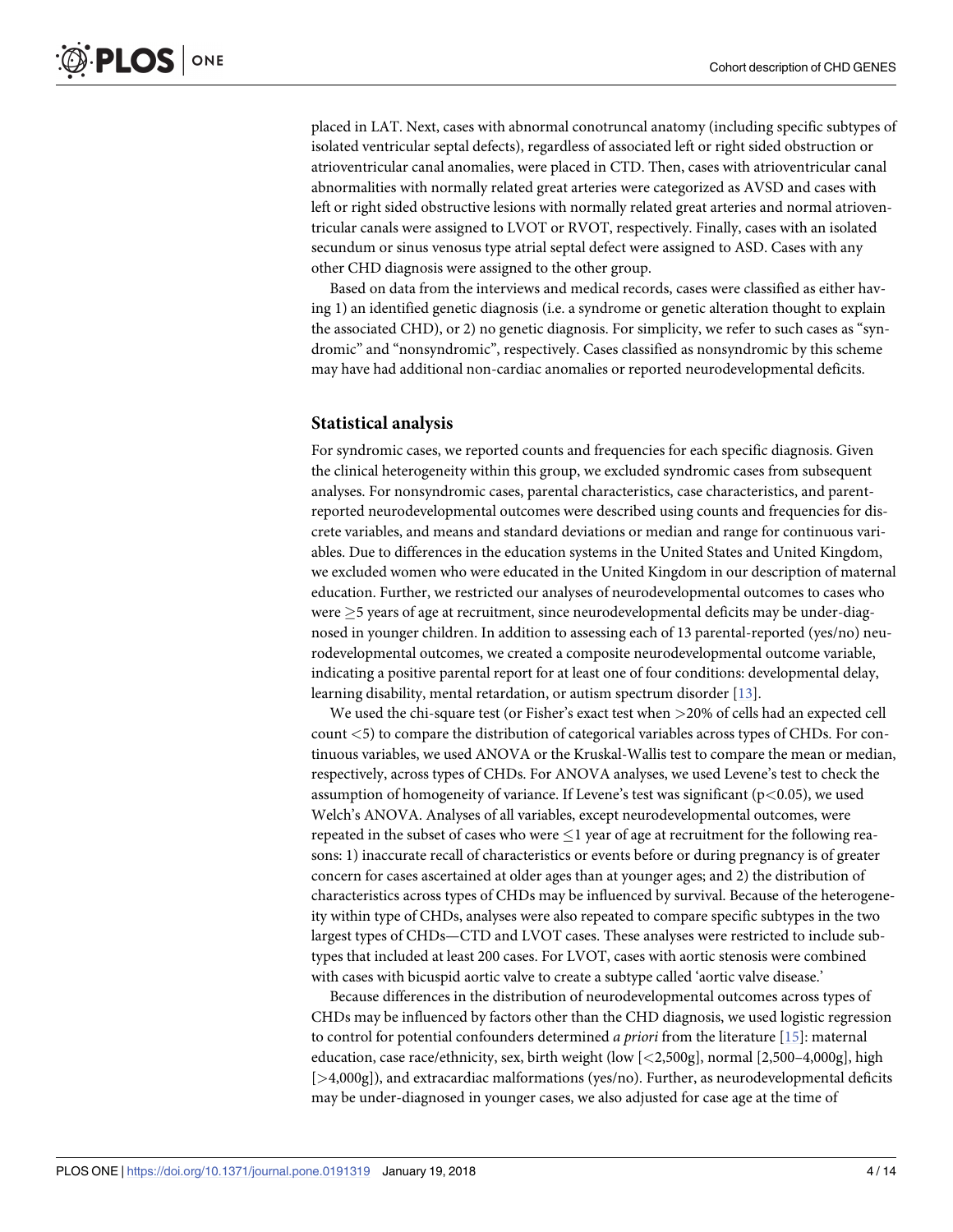<span id="page-4-0"></span>recruitment. Adjusted analyses were not conducted for the CTD and LVOT subtypes because of the relatively small numbers of cases with specific outcomes (e.g., double outlet right ventricle with autism spectrum,  $N = 4$ ).

All analyses were conducted using SAS version 9.4 (SAS Institute Inc., Cary, NC). P-values *<*0.05 were considered statistically significant.

### **Results**

Data were available for 9,727 cases, including 1,034 (11%) with a genetic diagnosis. The most common syndromic diagnoses were trisomy 21 (38%) and DiGeorge syndrome (DGS)/Velocardiofacial syndrome (VCFS)/22q11.2 deletion (24%) (Table 2). Among cases with trisomy 21, the most common CHDs were AVCDs (52%) and CTDs (35%). Among cases with DGS/ VCFS/22q11.2 deletion, the most common CHD was CTDs (96%) (S1 [Table](#page-10-0)).

The nonsyndromic cases are described in [Table](#page-5-0) 3 and the distributions of CHD subtypes (e.g., tetralogy of Fallot, truncus arteriosus) are provided in the S2 [Table.](#page-10-0) The largest subsets of CHDs were CTD (40%) and LVOT (21%). The majority of cases were non-Hispanic White (59%) and male (55%). In addition, cases were predominantly born in the United States (86%), had normal birth weight (77%), did not have extracardiac malformations (76%), and were *>*1 year of age at recruitment (69%).

The description of the nonsyndromic cases, by type of CHDs, is provided in [Table](#page-6-0) 4. The distributions of three maternal characteristics, across the six types of CHDs, were significantly different: body mass index (p = 0.002), pre-gestational diabetes (p*<*0.001), and education

| Syndrome                        | N<br>$(n = 1,034)$ | %    |  |
|---------------------------------|--------------------|------|--|
| Alagille                        | 19                 | 1.8  |  |
| <b>CHARGE</b>                   | 24                 | 2.3  |  |
| DGS/VCFS/22q11.2 Deletion       | 251                | 24.3 |  |
| Ehlers Danlos syndrome          | 9                  | 0.9  |  |
| $GATA4^a$                       | 13                 | 1.3  |  |
| Goldenhar                       | 12                 | 1.2  |  |
| Holt Oram                       | 9                  | 0.9  |  |
| Kabuki                          | 9                  | 0.9  |  |
| Noonan                          | 47                 | 4.5  |  |
| Trisomy 21                      | 392                | 37.9 |  |
| Turner Syndrome                 | 33                 | 3.2  |  |
| <b>VATER</b>                    | 9                  | 0.9  |  |
| VACTERL +/- VATER               | 56                 | 5.4  |  |
| Williams                        | 41                 | 4.0  |  |
| Other Syndromes                 | 68                 | 6.6  |  |
| Other Autosomal Trisomies       | 11                 | 1.1  |  |
| Other X Chromosome Aneuploidy   | 7                  | 0.7  |  |
| Other Chromosome Abnormalitiesb | 16                 | 1.6  |  |
| Multiple Syndromes <sup>c</sup> | 8                  | 0.8  |  |

**Table 2. Syndromic diagnoses in the Pediatric Cardiac Genetic Consortium Cohort.**

DGS—DiGeorge Syndrome; VCFS—Velocardiofacial syndrome.

<sup>a</sup> 11 8p23.1 deletion, 1 deletion/duplication, 1 inversion.

<sup>b</sup> Ring chromosome, translocation, isochromosome.

<sup>c</sup> Cases had *>*1 syndrome.

<https://doi.org/10.1371/journal.pone.0191319.t002>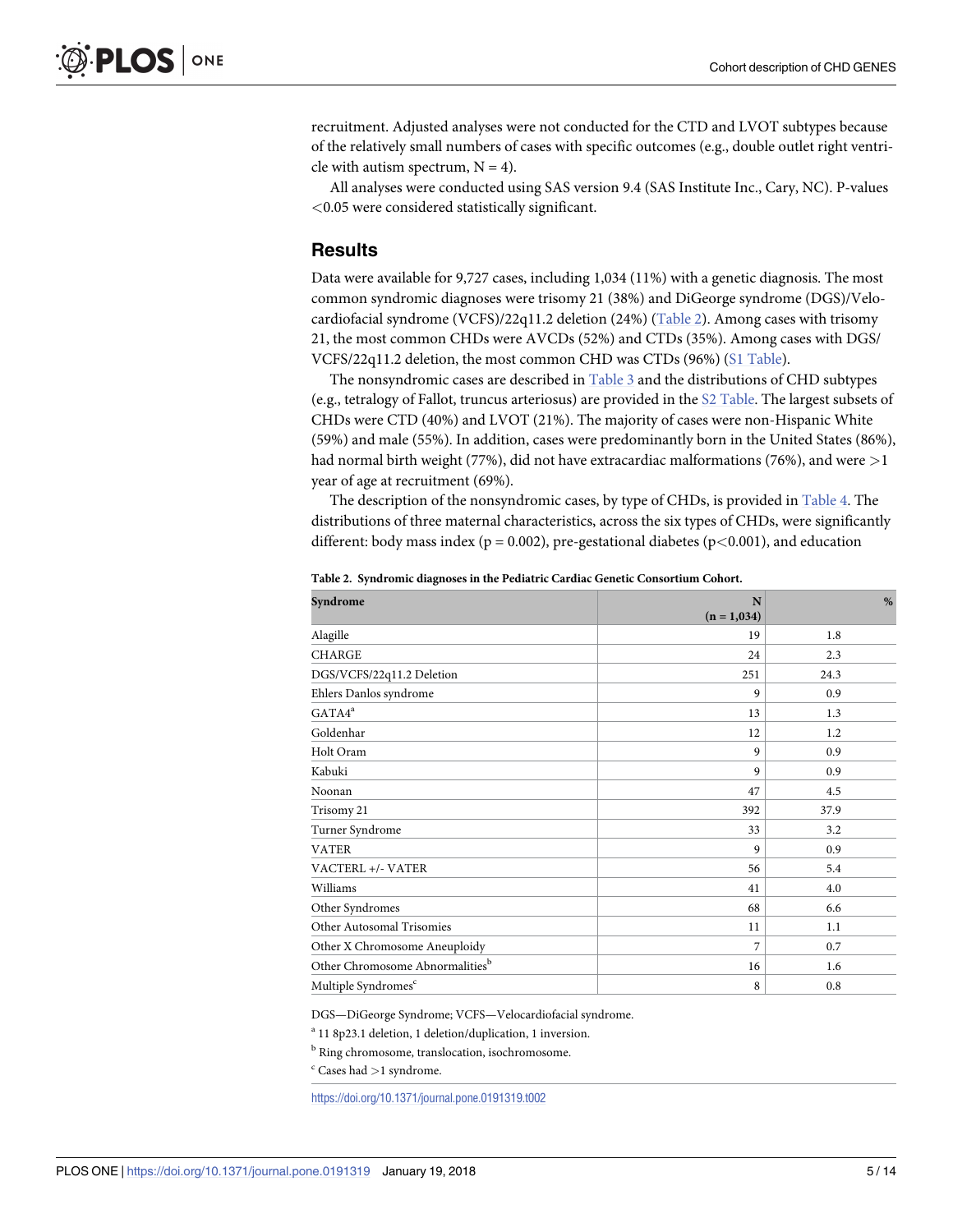|                             | $N^b$<br>$(n = 8,693)$ | $\%$ |
|-----------------------------|------------------------|------|
| CHD Categories              |                        |      |
| <b>LAT</b>                  | 779                    | 9.0  |
| <b>CTD</b>                  | 3,500                  | 40.3 |
| <b>AVCD</b>                 | 314                    | 3.6  |
| <b>LVOT</b>                 |                        |      |
|                             | 1,834                  | 21.1 |
| <b>RVOT</b>                 | 688                    | 7.9  |
| <b>ASD</b>                  | 770                    | 8.9  |
| Other                       | 808                    | 9.3  |
| Race/Ethnicity              |                        |      |
| White                       | 5,110                  | 59.0 |
| Hispanic                    | 1,929                  | 22.3 |
| Black                       | 601                    | 6.9  |
| Asian                       | 574                    | 6.6  |
| $\mathrm{Other}^\mathrm{c}$ | 447                    | 5.2  |
| Sex                         |                        |      |
| Male                        | 4,778                  | 55.0 |
| Female                      | 3,914                  | 45.0 |
| Country of Birth            |                        |      |
| <b>United States</b>        | 7,419                  | 85.5 |
| United Kingdom              | 599                    | 6.9  |
| Other                       | 661                    | 7.6  |
| Birth weight (g)            |                        |      |
| Low $(<2,500)$              | 1,244                  | 15.8 |
| Normal (2,500-4,000)        | 6,074                  | 77.1 |
| High (>4,000)               | 560                    | 7.1  |
| Extracardiac malformations  |                        |      |
| Yes                         | 2,113                  | 24.4 |
| No                          | 6,563                  | 75.7 |
| Age at Recruitment          |                        |      |
| $\leq$ 1 year               | 2,659                  | 30.7 |
| $>1$ year                   | 6,002                  | 69.3 |

<span id="page-5-0"></span>**[Table](#page-4-0) 3. Description of nonsyndromica cases in the Pediatric Cardiac Genetic Consortium Cohort.**

ASD—atrial septal defect, AVCD—atrioventricular canal defect, CHD—congenital heart defect, CTD—conotruncal heart defect, LAT—laterality disorder, LVOT—left ventricular outflow tract, RVOT—right ventricular outflow tract. <sup>a</sup> No recognized clinical syndrome but may have noncardiac anomalies.

<sup>b</sup> May not sum to total because of missing data.

<sup>c</sup> Includes Native American/Alaskan, Pacific Islander, and *>*1 race.

<https://doi.org/10.1371/journal.pone.0191319.t003>

(p*<*0.001). For example, the proportion of cases with an obese mother ranged from 10% (ASD) to 19% (AVCD); the proportion with maternal pre-gestational diabetes ranged from 1% (ASD) to 5% (LAT); and the proportion of cases with a mother with less than a high school education ranged from 4% (AVCD) to 14% (ASD). A significant difference across types of CHDs was also observed for paternal age ( $p = 0.02$ ) ([Table](#page-6-0) 4). When analyses were restricted to cases  $\leq$ 1 year at recruitment, similar results were obtained for maternal education and paternal age. However, in this subset, differences were not statistically significant across type of CHD for maternal body mass index or pre-gestational diabetes (S3 [Table](#page-10-0)).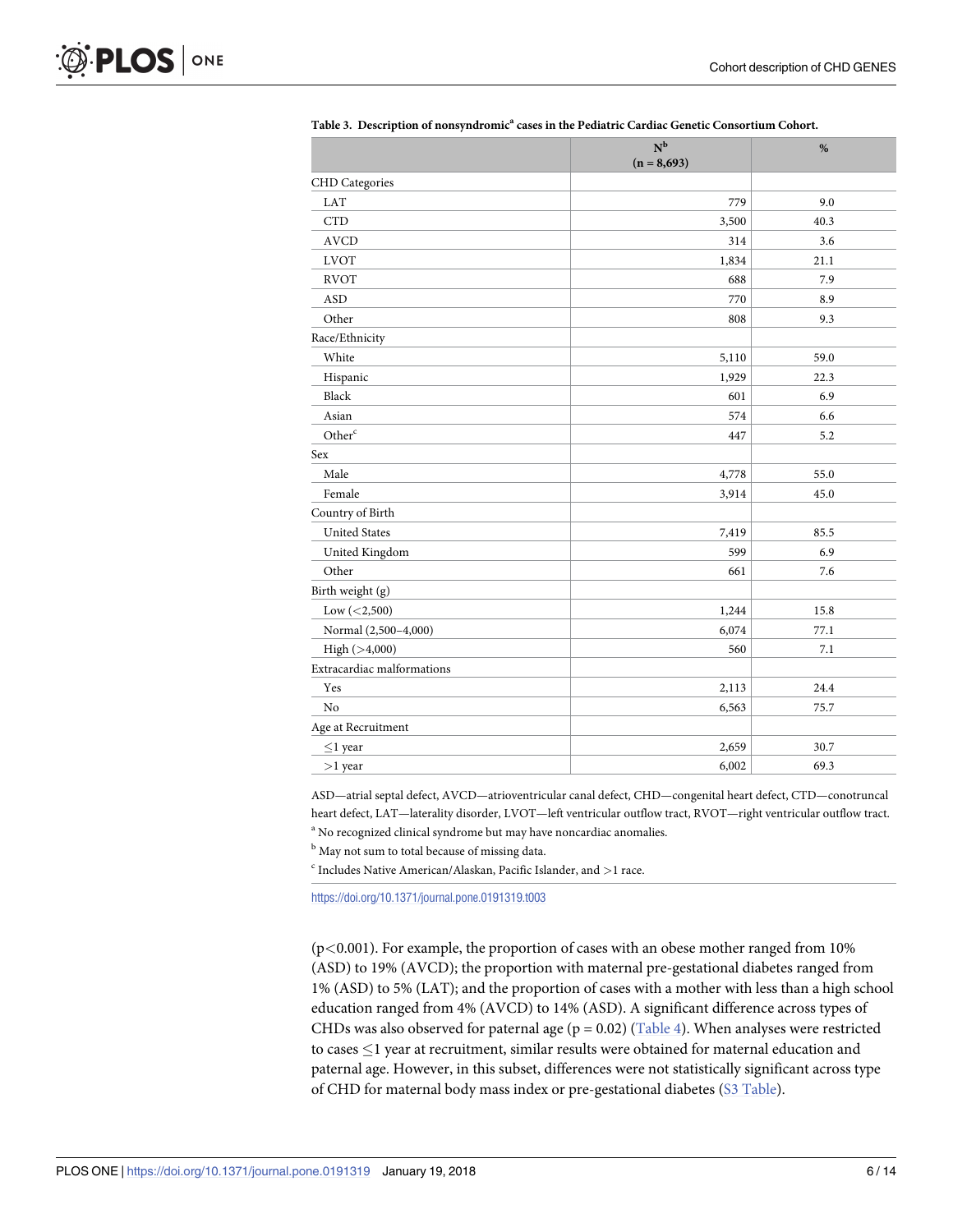<span id="page-6-0"></span>

[Table](#page-4-0) 4. Demographic, pregnancy, and birth history comparisons of nonsyndromic<sup>a</sup> cases across major types of congenital heart defect in the Pediatric Cardiac **Genetic Consortium Cohort.**

| All cases<br>Cases $\leq$ 1 year                                                                                                                                 | <b>LAT</b><br>$n = 779$<br>$n = 220$ | <b>CTD</b><br>$n = 3,500$<br>$n = 1,322$ | <b>AVCD</b><br>$n = 314$<br>$n = 93$ | <b>LVOT</b><br>$n = 1,834$<br>$n = 536$ | <b>RVOT</b><br>$n = 688$<br>$n = 188$ | $\bf{ASD}$<br>$n = 770$<br>$n = 57$ | p-value <sup>b</sup> | Total <sup>c</sup><br>$n = 8,693$<br>$n = 2,656$ |
|------------------------------------------------------------------------------------------------------------------------------------------------------------------|--------------------------------------|------------------------------------------|--------------------------------------|-----------------------------------------|---------------------------------------|-------------------------------------|----------------------|--------------------------------------------------|
|                                                                                                                                                                  | $Mean \pm SD$                        |                                          |                                      |                                         |                                       |                                     |                      | $Mean \pm SD$                                    |
| Maternal Age                                                                                                                                                     | $29.3 \pm 6.0$                       | $29.9 \pm 5.8$                           | $29.6 \pm 5.7$                       | $29.9 \pm 5.9$                          | $29.6 \pm 5.8$                        | $29.9 \pm 6.1$                      | 0.15                 | $29.8 \pm 5.9$                                   |
| Paternal Age                                                                                                                                                     | $31.7 \pm 6.6$                       | $32.7 \pm 6.7$                           | $32.3 \pm 6.7$                       | $32.2 \pm 6.6$                          | $32.3 \pm 6.8$                        | $32.6 \pm 6.7$                      | 0.02                 | $32.4 \pm 6.6$                                   |
| Mother                                                                                                                                                           |                                      |                                          | $N^{f}(\%)$                          |                                         |                                       |                                     |                      | $N^{f}(\%)$                                      |
| Body Mass Index (kg/m <sup>2</sup> )                                                                                                                             |                                      |                                          |                                      |                                         |                                       |                                     | 0.002                |                                                  |
| Underweight $(<18.5)$                                                                                                                                            | 56 (8.7)                             | 191(6.4)                                 | 18(6.6)                              | 85 (5.4)                                | 29(5.0)                               | 36(5.7)                             |                      | 459 (6.2)                                        |
| Normal (18.5-<25)                                                                                                                                                | 363 (56.5)                           | 1,814(60.7)                              | 152 (55.7)                           | 952(60.0)                               | 338 (57.9)                            | 418(66.1)                           |                      | 4,458 (60.4)                                     |
| Overweight (25-<30)                                                                                                                                              | 142 (22.1)                           | 587 (19.7)                               | 50(18.3)                             | 327(20.6)                               | 135(23.1)                             | 117(18.5)                           |                      | 1,494(20.2)                                      |
| Obese $(\geq 30)$                                                                                                                                                | 82 (12.8)                            | 395 (13.2)                               | 53 (19.4)                            | 222 (14.0)                              | 82(14.0)                              | 61(9.7)                             |                      | 973 (13.2)                                       |
| Epilepsy/Seizure                                                                                                                                                 |                                      |                                          |                                      |                                         |                                       |                                     | 0.09                 |                                                  |
| Yes                                                                                                                                                              | 1(0.1)                               | 19(0.6)                                  | 1(0.3)                               | 6(0.3)                                  | 8(1.2)                                | 3(0.4)                              |                      | 45(0.5)                                          |
| No                                                                                                                                                               | 737 (99.9)                           | 3,323 (99.4)                             | 302 (99.7)                           | 1751 (99.7)                             | 638 (98.8)                            | 718 (99.6)                          |                      | 8,233 (99.5)                                     |
| Pregestational Diabetes                                                                                                                                          |                                      |                                          |                                      |                                         |                                       |                                     | < 0.001              |                                                  |
| Yes                                                                                                                                                              | 34(4.6)                              | 102(3.1)                                 | 7(2.3)                               | 27(1.5)                                 | 11(1.7)                               | 10(1.4)                             |                      | 213(2.6)                                         |
| No                                                                                                                                                               | 704 (95.4)                           | 3,242 (97.0)                             | 295 (97.7)                           | 1,731 (98.5)                            | 635(98.3)                             | 710 (98.6)                          |                      | 8,062 (97.4)                                     |
| <b>Gestational Diabetes</b>                                                                                                                                      |                                      |                                          |                                      |                                         |                                       |                                     | 0.58                 |                                                  |
| Yes                                                                                                                                                              | 59(8.1)                              | 243(7.3)                                 | 22(7.3)                              | 112(6.4)                                | 47(7.3)                               | 45(6.3)                             |                      | 591 (7.2)                                        |
| No                                                                                                                                                               | 673 (91.9)                           | 3,083 (92.7)                             | 279 (92.7)                           | 1,640(93.6)                             | 599 (92.7)                            | 673 (93.7)                          |                      | 7,651 (92.8)                                     |
| Education <sup>d</sup>                                                                                                                                           |                                      |                                          |                                      |                                         |                                       |                                     | < 0.001              |                                                  |
| <high school<="" td=""><td>73 (10.6)</td><td>258(8.6)</td><td>12(4.4)</td><td>142(8.5)</td><td>59 (9.5)</td><td>91 (13.5)</td><td></td><td>715 (9.4)</td></high> | 73 (10.6)                            | 258(8.6)                                 | 12(4.4)                              | 142(8.5)                                | 59 (9.5)                              | 91 (13.5)                           |                      | 715 (9.4)                                        |
| High school                                                                                                                                                      | 176(25.6)                            | 659 (21.8)                               | 57(20.8)                             | 333 (20.0)                              | 140(22.6)                             | 150(22.3)                           |                      | 1,673(21.9)                                      |
| Partial college                                                                                                                                                  | 140(20.4)                            | 723 (24.0)                               | 87 (31.8)                            | 410 (24.6)                              | 146 (23.6)                            | 153 (22.7)                          |                      | 1,832 (23.9)                                     |
| College or higher                                                                                                                                                | 299 (43.5)                           | 1,377(45.5)                              | 118(43.1)                            | 779 (46.8)                              | 274 (44.3)                            | 280 (41.5)                          |                      | 3,431 (44.8)                                     |
| Parity <sup>e</sup>                                                                                                                                              |                                      |                                          |                                      |                                         |                                       |                                     | 0.16                 |                                                  |
| Primiparous                                                                                                                                                      | 84 (38.7)                            | 623 (47.4)                               | 42 (45.7)                            | 229 (43.1)                              | 78 (43.1)                             | 26(45.6)                            |                      | 1,182(44.8)                                      |
| Multiparous                                                                                                                                                      | 133(61.3)                            | 692 (52.6)                               | 50 (54.4)                            | 303(57.0)                               | 103(56.9)                             | 31(54.4)                            |                      | 1,457(55.2)                                      |
| Folic Acid <sup>e</sup>                                                                                                                                          |                                      |                                          |                                      |                                         |                                       |                                     | 0.36                 |                                                  |
| Yes                                                                                                                                                              | 116(54.0)                            | 769 (58.8)                               | 50(53.8)                             | 283 (53.6)                              | 101(56.4)                             | 31 (54.4)                           |                      | 1,468(55.9)                                      |
| No                                                                                                                                                               | 99 (46.1)                            | 539 (41.2)                               | 43 (46.2)                            | 245 (46.4)                              | 78 (43.6)                             | 26 (45.6)                           |                      | 1,157(44.1)                                      |
| $\mathop{\underline{\rm Smoking}^{\rm e}}$                                                                                                                       |                                      |                                          |                                      |                                         |                                       |                                     | 0.45                 |                                                  |
| Yes                                                                                                                                                              | 24(11.1)                             | 119(9.1)                                 | 7(7.5)                               | 44(8.3)                                 | 11(6.0)                               | 3(5.3)                              |                      | 220 (8.3)                                        |
| $\rm No$                                                                                                                                                         | 193 (88.9)                           | 1,196 (91.0)                             | 86 (92.5)                            | 487 (91.7)                              | 171 (94.0)                            | 54 (94.7)                           |                      | 2,419 (91.7)                                     |
| Alcohol <sup>e</sup>                                                                                                                                             |                                      |                                          |                                      |                                         |                                       |                                     | 0.60                 |                                                  |
| Yes                                                                                                                                                              | 18(8.2)                              | 151(11.5)                                | 8(8.6)                               | 54 (10.2)                               | 16(8.8)                               | 5(8.8)                              |                      | 277 (10.5)                                       |
| No                                                                                                                                                               | 201 (91.8)                           | 1,160(88.5)                              | 85 (91.4)                            | 477 (89.8)                              | 166(91.2)                             | 52 (91.2)                           |                      | 2,359 (89.5)                                     |
| Case                                                                                                                                                             |                                      |                                          |                                      |                                         |                                       |                                     |                      |                                                  |
| Race/Ethnicity                                                                                                                                                   |                                      |                                          |                                      |                                         |                                       |                                     | < 0.001              |                                                  |
| White                                                                                                                                                            | 437 (56.5)                           | 2,027(58.2)                              | 202 (64.3)                           | 1,225(67.0)                             | 402 (58.4)                            | 404 (52.7)                          |                      | 5,110 (59.0)                                     |
| Hispanic                                                                                                                                                         | 179(23.1)                            | 729 (20.9)                               | 51(16.2)                             | 391 (21.4)                              | 159(23.1)                             | 197(25.7)                           |                      | 1,929(22.3)                                      |
| Black                                                                                                                                                            | 62(8.0)                              | 251(7.2)                                 | 30(9.6)                              | 87(4.8)                                 | 55 $(8.0)$                            | 42(5.5)                             |                      | 601(6.9)                                         |
| Asian                                                                                                                                                            | 52(6.7)                              | 268(7.7)                                 | 13(4.1)                              | 63(3.4)                                 | 35(5.1)                               | 83 (10.8)                           |                      | 574(6.6)                                         |
| Other                                                                                                                                                            | 44 (5.7)                             | 208(6.0)                                 | 18(5.7)                              | 63(3.4)                                 | 37(5.4)                               | 41(5.4)                             |                      | 447(5.2)                                         |
| Sex                                                                                                                                                              |                                      |                                          |                                      |                                         |                                       |                                     | < 0.001              |                                                  |
| Male                                                                                                                                                             | 445 (57.1)                           | 1,971(56.3)                              | 122(38.9)                            | 1,206(65.8)                             | 337 (49.0)                            | 287 (37.3)                          |                      | 4,778 (55.0)                                     |
| Female                                                                                                                                                           | 334 (42.9)                           | 1,528(43.7)                              | 192(61.2)                            | 628 (34.2)                              | 351 (51.0)                            | 483 (62.7)                          |                      | 3,914 (45.0)                                     |

(*Continued* )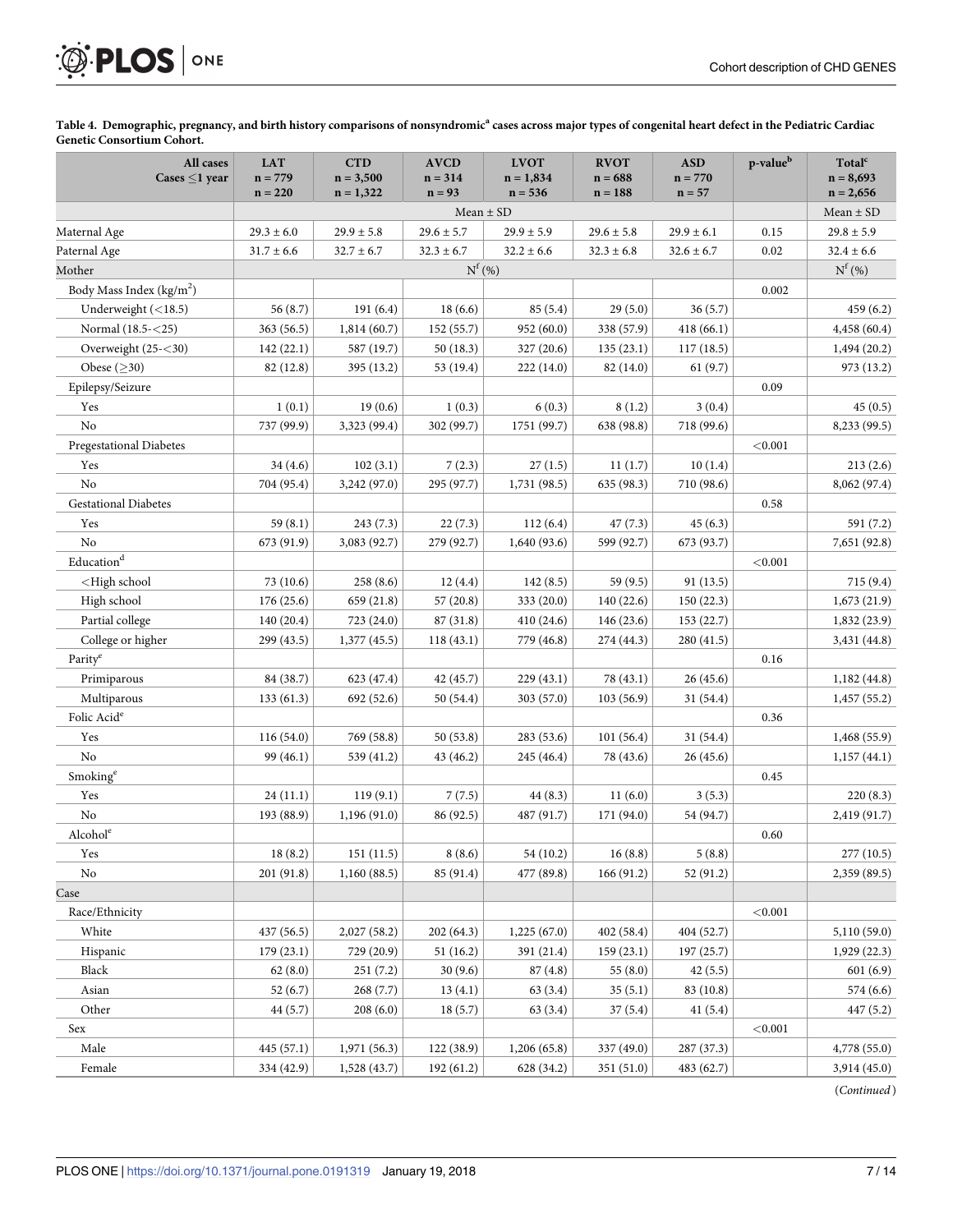#### <span id="page-7-0"></span>**Table 4.** (Continued*)*

| All cases<br>$\text{Case} \leq 1 \text{ year}$ | <b>LAT</b><br>$n = 779$ | <b>CTD</b><br>$n = 3,500$ | <b>AVCD</b><br>$n = 314$ | <b>LVOT</b><br>$n = 1,834$ | <b>RVOT</b><br>$n = 688$ | <b>ASD</b><br>$n = 770$ | p-value <sup>b</sup> | Total <sup>c</sup><br>$n = 8,693$ |
|------------------------------------------------|-------------------------|---------------------------|--------------------------|----------------------------|--------------------------|-------------------------|----------------------|-----------------------------------|
|                                                | $n = 220$               | $n = 1,322$               | $n = 93$                 | $n = 536$                  | $n = 188$                | $n = 57$                |                      | $n = 2,656$                       |
| Birth weight $(g)$                             |                         |                           |                          |                            |                          |                         | $<$ 0.001            |                                   |
| Low $(<2,500)$                                 | 89 (12.9)               | 592 (18.6)                | 41(14.3)                 | 188(11.1)                  | 95(15.5)                 | 127(18.6)               |                      | 1,244(15.8)                       |
| Normal (2,500-4,000)                           | 556 (80.7)              | 2,380(74.9)               | 218(76.2)                | 1,358(80.1)                | 485(79.0)                | 516 (75.4)              |                      | 6,074(77.1)                       |
| High (>4,000)                                  | 44(6.4)                 | 204(6.4)                  | 27(9.4)                  | 149(8.8)                   | 34(5.5)                  | 41(6.0)                 |                      | 560(7.1)                          |
| Extracardiac malformations                     |                         |                           |                          |                            |                          |                         | $<$ 0.001            |                                   |
| Yes                                            | 393(50.5)               | 858 (24.5)                | 69(22.0)                 | 369(20.2)                  | 128(18.6)                | 151(19.7)               |                      | 2,113(24.4)                       |
| No                                             | 386 (49.6)              | 2,638(75.5)               | 245(78.0)                | 1,462 (79.9)               | 560 (81.4)               | 616(80.3)               |                      | 6,563(75.7)                       |

ASD—atrial septal defect, AVCD—atrioventricular canal defect, CTD—conotruncal heart defect, LAT—laterality disorder, LVOT—left ventricular outflow tract, RVOT —right ventricular outflow tract.

<sup>a</sup> No recognized clinical syndrome but may have noncardiac anomalies.

<sup>b</sup> ANOVA test for continuous variables; chi-square test (or Fisher's exact test when *>*20% of cells had an expected cell count *<*5) for categorical variables. <sup>c</sup> Includes Other.

<sup>d</sup> Excluded mothers whose highest education was in the United Kingdom.

 $e$  Information only available for cases  $\leq$ 1 year at recruitment.

f May not sum to total because of missing data.

<https://doi.org/10.1371/journal.pone.0191319.t004>

Although, overall, CHD cases were significantly (p*<*0.001) more likely to be male (55%) than female, males were predominant in only three of the types of CHDs (LAT, CTD and LVOT) ([Table](#page-6-0) 4). Significant differences across types of CHDs were also observed for case race/ethnicity, birth weight, and extracardiac malformations (p*<*0.001). For example, the proportion of cases that were non-Hispanic white ranged from 53% (ASD) to 67% (LVOT); the proportion of cases with a low birth weight ranged from 11% (LVOT) to 19% (CTD, ASD); and the proportion of cases that had extracardiac malformations ranged from 19% (RVOT) to 51% (LAT). Similar results were obtained when analyses were restricted cases  $\leq$  1 year at recruitment (S3 [Table](#page-10-0)).

#### **Neurodevelopmental outcomes**

In nonsyndromic cases, the description of neurodevelopmental outcomes by type of CHDs and the p-values from the unadjusted analyses are provided in [Table](#page-8-0) 5. Differences across types of CHDs were observed for attention deficit hyperactivity disorder ( $p = 0.03$ ), depression (p = 0.01), developmental delay (p = 0.003), learning disability (p*<*0.001), repeated grade (p*<*0.001), and the composite neurodevelopmental outcome variable (p*<*0.001). The frequencies of these outcomes were highest for cases with RVOT (attention deficit hyperactivity disorder, 10%; depression, 10%) or AVCD (developmental delay, 17%; learning disability, 21%; repeated grade, 21%; composite measure, 28%) and lowest for cases with ASD (5%, 6%, 8%, 11%, 13%, and 10%, respectively). Results were similar in the adjusted analyses; however, differences across types of CHDs were no longer significant for attention deficit hyperactivity disorder and depression, and the adjusted model did not converge for autism spectrum and other neurodevelopmental outcomes.

#### **CTD and LVOT subtypes**

Analyses were repeated to assess differences across subtypes within CTDs and LVOTs [\(S4](#page-10-0) and [S5](#page-11-0) Tables). Given the relatively small numbers of subtypes of CHDs in these two groups, only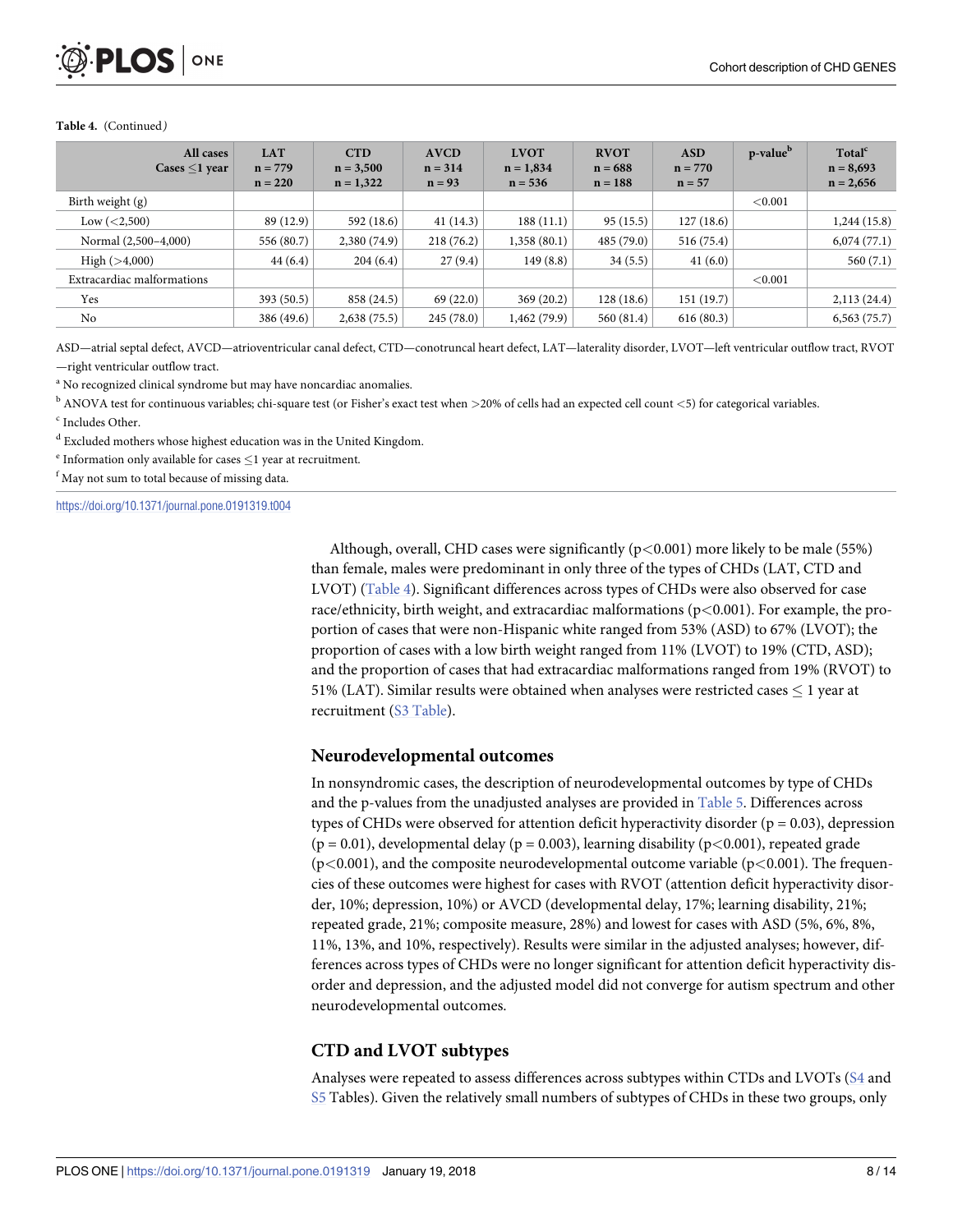<span id="page-8-0"></span>

| Cases $\geq$ 5 year                      | <b>LAT</b><br>$n = 412$ | <b>CTD</b><br>$n = 1,720$ | <b>AVCD</b><br>$n = 145$ | <b>LVOT</b><br>$n = 1,045$ | <b>RVOT</b><br>$n = 380$ | <b>ASD</b><br>$n = 448$ | p-value <sup>b</sup> | Total <sup>c</sup><br>$n = 4,587$ |
|------------------------------------------|-------------------------|---------------------------|--------------------------|----------------------------|--------------------------|-------------------------|----------------------|-----------------------------------|
|                                          |                         |                           | $N^{e}$ (%)              |                            |                          |                         |                      | $N^e $ (%)                        |
| Attention deficit hyperactivity disorder |                         |                           |                          |                            |                          |                         | 0.03                 |                                   |
| Yes                                      | 33(8.0)                 | 163(9.5)                  | 12(8.4)                  | 100(9.7)                   | 37 (9.8)                 | 21(4.7)                 |                      | 403 (8.9)                         |
| No                                       | 378 (92.0)              | 1,545(90.5)               | 131 (91.6)               | 932 (90.3)                 | 341 (90.2)               | 423 (95.3)              |                      | 4,148(91.1)                       |
| Anxiety                                  |                         |                           |                          |                            |                          |                         | 0.76                 |                                   |
| Yes                                      | 37(9.0)                 | 169(9.9)                  | 13(9.0)                  | 86(8.3)                    | 38 (10.0)                | 38(8.5)                 |                      | 414(9.1)                          |
| No                                       | 373 (91.0)              | 1,538(90.1)               | 132 (91.0)               | 950 (91.7)                 | 341 (90.0)               | 409 (91.5)              |                      | 4,146 (90.9)                      |
| Autism Spectrum                          |                         |                           |                          |                            |                          |                         | 0.07                 |                                   |
| Yes                                      | 3(0.7)                  | 41(2.4)                   | 2(1.4)                   | 22(2.1)                    | 5(1.3)                   | 3(0.7)                  |                      | 86(1.9)                           |
| No                                       | 408 (99.3)              | 1,673(97.6)               | 143 (98.6)               | 1,017(97.9)                | 373 (98.7)               | 443 (99.3)              |                      | 4,483 (98.1)                      |
| Behavioral                               |                         |                           |                          |                            |                          |                         | 0.09                 |                                   |
| Yes                                      | 15(3.7)                 | 72 (4.2)                  | 3(2.1)                   | 26(2.5)                    | 10(2.6)                  | 10(2.2)                 |                      | 150(3.3)                          |
| No                                       | 395 (96.3)              | 1,634(95.8)               | 142 (97.9)               | 1,011(97.5)                | 369 (97.4)               | 437 (97.8)              |                      | 4,409 (96.7)                      |
| Depression                               |                         |                           |                          |                            |                          |                         | 0.01                 |                                   |
| Yes                                      | 29(7.1)                 | 116(6.8)                  | 11(7.6)                  | 45(4.3)                    | 36(9.5)                  | 26(5.8)                 |                      | 286 (6.3)                         |
| No                                       | 381 (92.9)              | 1,591 (93.2)              | 134 (92.4)               | 996 (95.7)                 | 344 (90.5)               | 422 (94.2)              |                      | 4,280 (93.7)                      |
| Developmental Delay                      |                         |                           |                          |                            |                          |                         | 0.003                |                                   |
| Yes                                      | 63 (15.4)               | 240 (14.0)                | 25 (17.2)                | 118(11.4)                  | 53(14.1)                 | 37(8.3)                 |                      | 576 (12.6)                        |
| No                                       | 346 (84.6)              | 1,470(86.0)               | 120(82.8)                | 992 (88.7)                 | 324 (85.9)               | 411 (91.7)              |                      | 3,989 (87.4)                      |
| Learning Disability                      |                         |                           |                          |                            |                          |                         | < 0.001              |                                   |
| Yes                                      | 85 (20.8)               | 327 (19.2)                | 30(21.4)                 | 166(16.0)                  | 81 (21.4)                | 49 (11.0)               |                      | 796 (17.5)                        |
| No                                       | 324 (79.2)              | 1,376 (80.8)              | 110(78.6)                | 874 (84.0)                 | 297 (78.6)               | 398 (89.0)              |                      | 3,755 (82.5)                      |
| Mental Retardation                       |                         |                           |                          |                            |                          |                         | 0.35                 |                                   |
| Yes                                      | 4(1.0)                  | 37(2.2)                   | 2(1.4)                   | 16(1.5)                    | 6(1.6)                   | 4(0.9)                  |                      | 72(1.6)                           |
| N <sub>o</sub>                           | 406 (99.0)              | 1,669(97.8)               | 143 (98.6)               | 1,022(98.5)                | 371 (98.4)               | 442 (99.1)              |                      | 4,483 (98.4)                      |
| Obsessive-compulsive disorder            |                         |                           |                          |                            |                          |                         | 0.38                 |                                   |
| Yes                                      | 5(1.2)                  | 38(2.2)                   | 2(1.4)                   | 15(1.4)                    | 10(2.7)                  | 6(1.3)                  |                      | 78 (1.7)                          |
| N <sub>o</sub>                           | 406 (98.8)              | 1,675(97.8)               | 143 (98.6)               | 1,025(98.6)                | 368 (97.4)               | 442 (98.7)              |                      | 4,492 (98.3)                      |
| Repeated Grade                           |                         |                           |                          |                            |                          |                         | < 0.001              |                                   |
| Yes                                      | 57 (14.7)               | 246 (15.2)                | 29 (21.3)                | 99(10.1)                   | 58 (16.4)                | 42(10.3)                |                      | 567 (13.2)                        |
| No                                       | 330 (85.3)              | 1,376 (84.8)              | 107(78.7)                | 881 (89.9)                 | 296 (83.6)               | 367 (89.7)              |                      | 3,727 (86.8)                      |
| Seizure Disorder                         |                         |                           |                          |                            |                          |                         | 0.19                 |                                   |
| Yes                                      | 18(4.4)                 | 53(3.1)                   | 5(3.4)                   | 34(3.3)                    | 14(3.7)                  | 6(1.3)                  |                      | 143(3.1)                          |
| No                                       | 391 (95.6)              | 1,657(96.9)               | 140 (96.7)               | 1,005(96.7)                | 364 (96.3)               | 441 (98.7)              |                      | 4,420 (96.9)                      |
| Speech Problem                           |                         |                           |                          |                            |                          |                         | 0.18                 |                                   |
| Yes                                      | 64 (15.6)               | 271 (15.8)                | 20(13.8)                 | 152 (14.6)                 | 49 (12.9)                | 50(11.2)                |                      | 662 (14.5)                        |
| No                                       | 346 (84.4)              | 1,442(84.2)               | 125(86.2)                | 889 (85.4)                 | 330 (87.1)               | 398 (88.8)              |                      | 3,909 (85.5)                      |
| Other                                    |                         |                           |                          |                            |                          |                         | 0.46                 |                                   |
| Yes                                      | 9(2.2)                  | 40(2.3)                   | 2(1.4)                   | 18(1.7)                    | 7(1.9)                   | 4(0.9)                  |                      | 83(1.8)                           |
| No                                       | 402 (97.8)              | 1,673(97.7)               | 143 (98.6)               | 1,021(98.3)                | 372 (98.2)               | 444 (99.1)              |                      | 4,488 (98.2)                      |
| $Composite^d$                            |                         |                           |                          |                            |                          |                         | < 0.001              |                                   |
| Yes                                      | 114 (27.7)              | 425 (24.7)                | 41(28.3)                 | 215(20.6)                  | 106(27.9)                | 62(13.8)                |                      | 1,044(22.8)                       |
|                                          |                         |                           |                          |                            |                          |                         |                      |                                   |

[Table](#page-7-0) 5. Neurodevelopmental outcomes across major types of congenital heart defect for nonsyndromic $^a$  cases  $\geq$  5 years old in the Pediatric Cardiac Genetic Con**sortium Cohort.**

(*Continued*)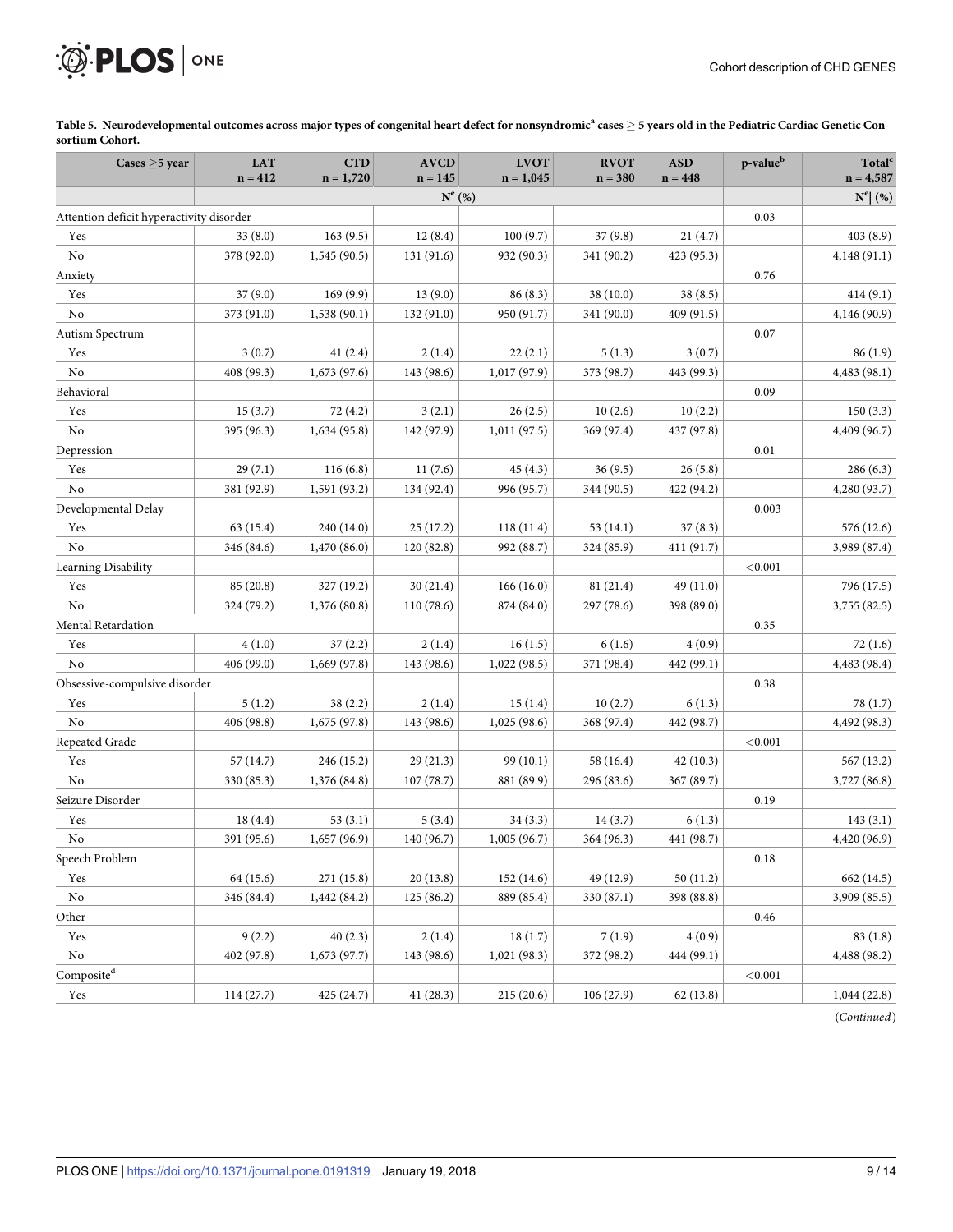#### <span id="page-9-0"></span>**Table 5.** (Continued*)*

| Cases $\geq$ 5 year | <b>LAT</b> | <b>CTD</b>   | <b>AVCD</b> | <b>LVOT</b> | <b>RVOT</b> | <b>ASD</b> | p-value <sup>b</sup> | Total        |
|---------------------|------------|--------------|-------------|-------------|-------------|------------|----------------------|--------------|
|                     | $n = 412$  | $n = 1,720$  | $n = 145$   | $n = 1,045$ | $n = 380$   | $n = 448$  |                      | $n = 4,587$  |
|                     |            |              | $N^{e}$ (%) |             |             |            |                      |              |
| No                  | 298 (72.3) | 1,295 (75.3) | 104(71.7)   | 830 (79.4)  | 274(72.1)   | 386 (86.2) |                      | 3,543 (77.2) |

ASD—atrial septal defect, AVCD—atrioventricular canal defect, CTD—conotruncal heart defect, LAT—laterality disorder, LVOT—left ventricular outflow tract, RVOT —right ventricular outflow tract.

<sup>a</sup> No recognized clinical syndrome but may have noncardiac anomalies.

<sup>b</sup> Unadjusted logistic regression.

<sup>c</sup> Includes Other.

 $^{\rm d}$  Composite variable indicating a positive parental report of autism, developmental delay, learning disability, or mental retardation.

<sup>e</sup> May not sum to total because of missing data.

#### <https://doi.org/10.1371/journal.pone.0191319.t005>

unadjusted analyses were conducted. Significant differences across the four subtypes of CTDs were observed for maternal body mass index ( $p = 0.03$ ), pre-gestational diabetes ( $p = 0.04$ ), and parity ( $p = 0.01$ ). Significant difference were also observed for infant sex ( $p < 0.001$ ), race/ ethnicity (p*<*0.001), birth weight (p*<*0.001), extracardiac malformations (p*<*0.001), and parent-reported anxiety ( $p = 0.03$ ).

Across the three subtypes of LVOTs, significant differences were observed for maternal education (p = 0.005), infant sex (p*<*0.001), race/ethnicity (p*<*0.001), birth weight (p = 0.008), extracardiac malformations ( $p = 0.04$ ), and several neurodevelopmental outcomes. In general, adverse neurodevelopmental outcomes appeared to be reported more frequently by parents of hypoplastic left heart syndrome (HLHS) cases than by parents of aortic valve disease and coarctation of the aorta cases.

# **Discussion**

Between 2010 and 2014, the PCGC recruited over 9,000 families with a child affected by a CHD. This cohort is one of only a few large contemporary CHD cohorts that can be used to study the genetic basis of the causes and consequences of these common and serious birth defects. The PCGC has established data sharing plans [\(https://benchtobassinet.com/](https://benchtobassinet.com/ForResearchers/B2BDataSharingPlan.aspx) [ForResearchers/B2BDataSharingPlan.aspx\)](https://benchtobassinet.com/ForResearchers/B2BDataSharingPlan.aspx), which include data access through dbGap (dbGAP Accession: phs000571.v3.p2) and has established a process for proposing ancillary studies that make use of biospecimens. Hence, the PCGC cohort provides a valuable resource for the research community. This paper, in conjunction with an earlier report describing the rationale and design of the PCGC  $[11]$ , provides investigators with details that should help to inform their study design (e.g., phenotype selection), analytic plan (e.g., power, subgroup analyses), and interpretation of study results (e.g., study limitations).

As enrollment for the PCGC cohort was through tertiary/quaternary medical centers, it was skewed toward cases with more severe forms of CHD. However, the cohort includes both cases with complex and cases with simple lesions, so it is broadly representative of the spectrum of clinically significant CHDs. For example, the low frequency of males among cases with ASDs and AVCDs is consistent with previous findings  $[10, 16-18]$  $[10, 16-18]$ . As recruitment was center-specific, it is possible that differences in recruitment might have introduced some selection bias. For instances, the proportion of cases in the PCGC cohort with a genetic diagnosis  $(11\%)$  is low compared to population-based estimates  $\left(\sim 20\% \right)$  [\[19\]](#page-13-0). This likely reflects the PCGC recruitment priorities (e.g., nonsyndromic over syndromic) and it is possible that some centers may have recruited a lower proportion of syndromic cases than other centers.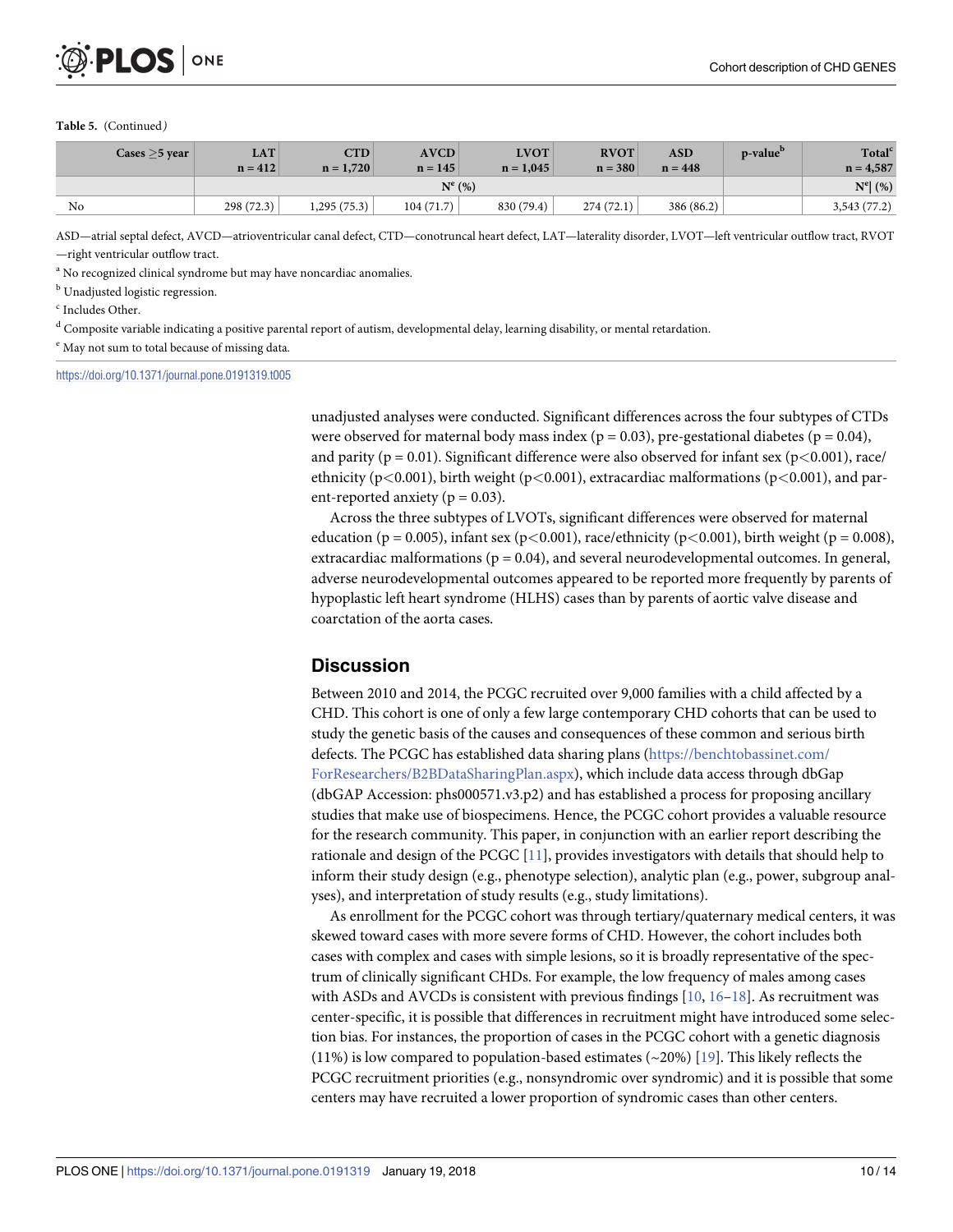<span id="page-10-0"></span>Because cases of all ages were eligible and information was collected via subject or family interviews, these data are subject to recall errors. Recall error may account for differences in estimates obtained from the PCGC and from other studies. For example, this issue might explain why the proportion of mothers of PCGC cases who reported that they took folic acid *prior* to becoming pregnant is relatively high (56%), compared to estimates based on women who were pregnant or of child-bearing age (*<*45%) [\[20–22\]](#page-13-0). Additionally, because neurodevelopmental outcomes in cases were reported by parents, the reported frequencies may not reflect the distribution of neurodevelopmental outcomes in the general CHD population [[23](#page-13-0)].

The PCGC did not conduct a case-control study. Since there is no comparable control group, the cohort cannot be used to study non-genetic risk factors for CHDs and CHD outcomes. However, differences in the distribution of known CHD risk factors (e.g., race/ethnicity, maternal pre-gestational diabetes) across types and subtypes of CHDs provide potentially important insights into the data. For example, in the PCGC cohort, the proportion of cases of Hispanic ethnicity differs across types of CHDs. As similar differences have been observed in population-based epidemiologic studies [\[24,](#page-13-0) [25](#page-13-0)], this may reflect true underlying differences in the risk factor profiles of the different CHDs. Nonetheless, these differences might also be artificial. For example, these differences may be a result of lesion-specific differences in survival by ethnicity [\[26\]](#page-13-0) or differences in ascertainment by ethnicity and/or type of CHDs. Either way, investigators need to be aware of these differences, since they may influence the results for studies of genetic variants that differ in frequency across ethnic groups.

In summary, we provide a description of the distribution of key variables in the PCGC cohort and identified differences in the distribution of certain characteristics across types and subtypes of CHDs. This information will help inform future genomic studies on the etiology and neurodevelopmental outcomes across types and subtypes of CHDs in the PGCG cohort.

### **Supporting information**

**S1 [Table.](http://www.plosone.org/article/fetchSingleRepresentation.action?uri=info:doi/10.1371/journal.pone.0191319.s001) Type of congenital heart defect among cases with trisomy 21 or DiGeorge syndrome/Velocardiofacial syndrome/22q11.2 deletion in the Pediatric Cardiac Genetic Consortium Cohort.** ASD—atrial septal defect, AVCD—atrioventricular canal defect, CTD conotruncal heart defect, DGS—DiGeorge syndrome, LAT—laterality disorder, LVOT—left ventricular outflow tract, RVOT—right ventricular outflow tract, VCFS—velocardiofacial syndrome.

(DOCX)

**S2 [Table.](http://www.plosone.org/article/fetchSingleRepresentation.action?uri=info:doi/10.1371/journal.pone.0191319.s002) Congenital heart defect (CHD) phenotypes within each type of CHD in nonsyndromic<sup>a</sup> cases in the Pediatric Cardiac Genetic Consortium Cohort.** ASD—atrial septal defect, AVCD—atrioventricular canal defect, CTD—conotruncal heart defect, LAT—laterality disorder, LVOT—left ventricular outflow tract, RVOT—right ventricular outflow tract. (DOCX)

**S3 [Table.](http://www.plosone.org/article/fetchSingleRepresentation.action?uri=info:doi/10.1371/journal.pone.0191319.s003) Demographic, pregnancy, and birth history comparisons of nonsyndromic<sup>a</sup> cases across major types of congenital heart defect for cases 1 year of age at recruitment in the Pediatric Cardiac Genetic Consortium Cohort.** ASD—atrial septal defect, AVCD atrioventricular canal defect, CTD—conotruncal heart defect, LAT—laterality disorder, LVOT—left ventricular outflow tract, RVOT—right ventricular outflow tract. (DOCX)

**S4 [Table.](http://www.plosone.org/article/fetchSingleRepresentation.action?uri=info:doi/10.1371/journal.pone.0191319.s004) Demographic, pregnancy, and birth history comparisons of nonsyndromic<sup>a</sup> cases across major CTD and LVOT subtypes in the Pediatric Cardiac Genetic Consortium Cohort.** AVD—aortic valve disease (aortic stenosis, bicuspid aortic valve), COA—coarctation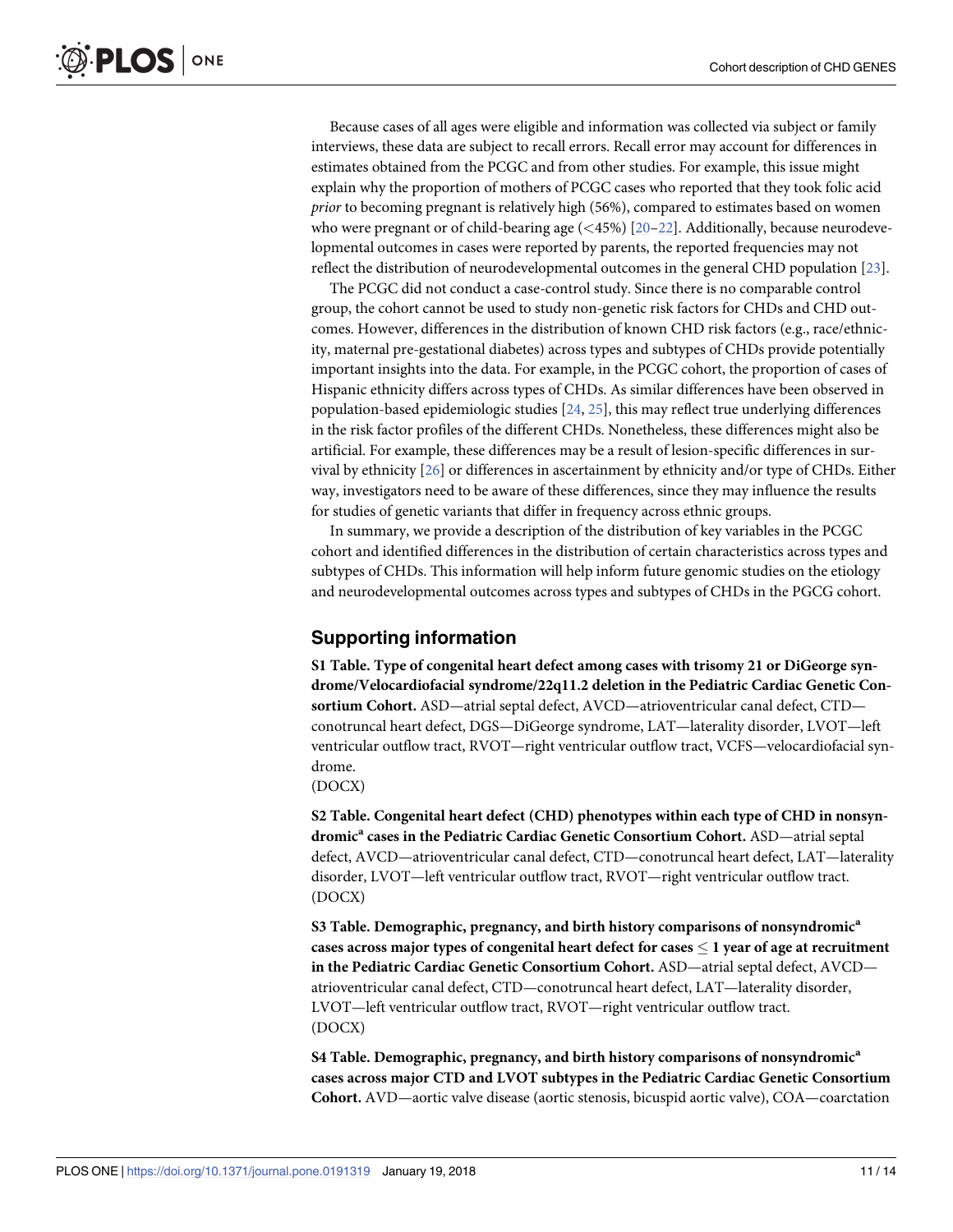<span id="page-11-0"></span>of the aorta, CTD—conotruncal heart defect, DORV—double outlet right ventricle, D-TGA— D-transposition of the great arteries, HLHS—hypoplastic left heart syndrome, LVOT—left ventricular outflow tract, TOF—tetralogy of Fallot, VSD—ventricular septal defect. (DOCX)

**S5 [Table.](http://www.plosone.org/article/fetchSingleRepresentation.action?uri=info:doi/10.1371/journal.pone.0191319.s005) Neurodevelopmental outcomes across major CTD and LVOT subtypes for nonsyndromic<sup>a</sup> cases 5 years in the Pediatric Cardiac Genetic Consortium Cohort.** AVD aortic valve disease (aortic stenosis, bicuspid aortic valve), COA—coarctation of the aorta, CTD—conotruncal heart defect, DORV—double outlet right ventricle, D-TGA—D-transposition of the great arteries, HLHS—hypoplastic left heart syndrome, LVOT—left ventricular outflow tract, TOF—tetralogy of Fallot, VSD–ventricular septal defect. (DOCX)

**S1 [Dataset.](http://www.plosone.org/article/fetchSingleRepresentation.action?uri=info:doi/10.1371/journal.pone.0191319.s006) Anonymized data set for replicating the results from the Pediatric Cardiac Genetic Consortium cohort description.** (XLSX)

# **Acknowledgments**

We acknowledge the contribution of additional investigators from the Pediatric Cardiac Genomics Consortium: Angela Romano Adesman (Cohen Children's Medical Center of New York), Jane W. Newburger (Boston Children's Hospital), Roger E. Breitbart (Boston Children's Hospital), Jonathan R. Kaltman (NHLBI/NIH), and Christine E. Seidman (Harvard Medical School).

We also acknowledge the contribution of co-investigators and coordinators from the Pediatric Cardiac Genomics Consortium: A. Monafo (Children's Hospital Boston); K. Sadamistu and N. Tran (Children's Hospital of Los Angeles); J. L. Garbarini, B. C. Latney, J. E. Tusi, (Children's Hospital of Philadelphia); D. Gruber and N. Stellato (Cohen Children's Medical Center of New York); D. Awad, C. Breton, K. Celia, C. Duarte, D. Etwaru, N. Fishman, M. Kaspakova, R. Korsin, A. Lanz, E. Marquez, D. Queen, A. Rodriguez, J. Rose, J. K. Sond, the later D. Warburton, and A. Wilpers, (Columbia University Medical Center); J. Geva, B. McDonough (Harvard Medical School); A. Julian, Y. Mendez, C.S. Mintz (Icahn School of Medicine at Mount Sinai); L. Panesar, N. Taylor (University College London); E. R. Taillie (University of Rochester School of Medicine and Dentistry); and N. Cross (Yale School of Medicine).

We thank the families who consented to participate in the Pediatric Cardiac Genomics Consortium.

# **Author Contributions**

**Conceptualization:** Elizabeth Goldmuntz, Laura E. Mitchell, A. J. Agopian.

**Data curation:** Thanh T. Hoang.

**Formal analysis:** Thanh T. Hoang.

**Funding acquisition:** Elizabeth Goldmuntz, Wendy K. Chung, Bruce D. Gelb, Martina Brueckner, Richard P. Lifton, A. J. Agopian.

**Investigation:** Elizabeth Goldmuntz, Amy E. Roberts, Wendy K. Chung, John E. Deanfield, Alessandro Giardini, Adolfo Aleman, Bruce D. Gelb, Meghan Mac Neal, George A. Porter, Jr., Richard Kim, Martina Brueckner, Richard P. Lifton, Sharon Edman, Stacy Woyciechowski.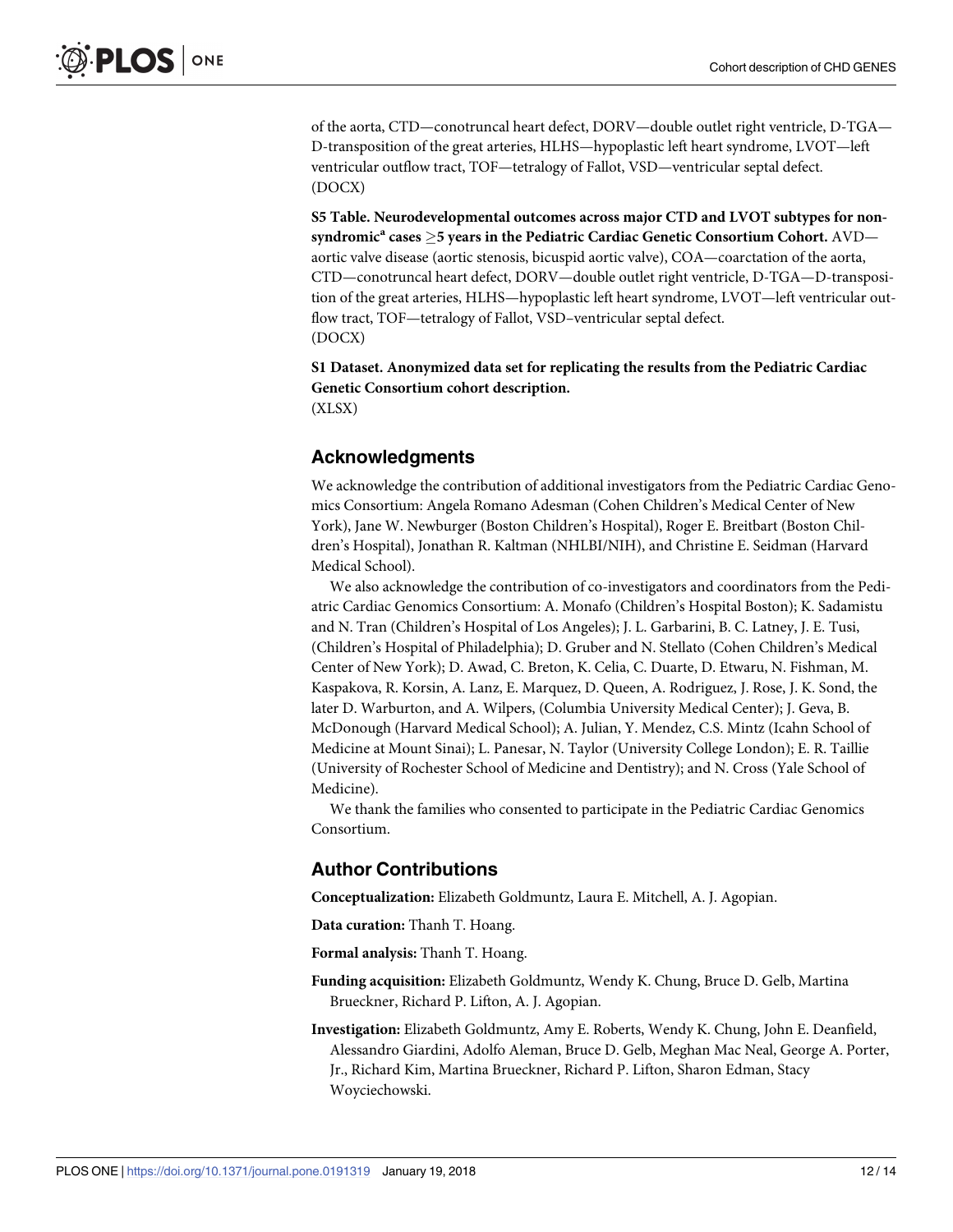<span id="page-12-0"></span>**Methodology:** Elizabeth Goldmuntz, Laura E. Mitchell, A. J. Agopian.

**Project administration:** Laura E. Mitchell, A. J. Agopian.

**Resources:** Laura E. Mitchell, A. J. Agopian.

**Supervision:** Elizabeth Goldmuntz, Laura E. Mitchell.

**Visualization:** Thanh T. Hoang.

**Writing – original draft:** Thanh T. Hoang, A. J. Agopian.

**Writing – review & editing:** Thanh T. Hoang, Elizabeth Goldmuntz, Jennie K. Kline, Laura E. Mitchell, A. J. Agopian.

#### **References**

- **[1](#page-1-0).** van der Linde D, Konings EE, Slager MA, Witsenburg M, Helbing WA, Takkenberg JJ, et al. Birth prevalence of congenital heart disease worldwide: a systematic review and meta-analysis. Journal of the American College of Cardiology. 2011; 58(21):2241–7. Epub 2011/11/15. [https://doi.org/10.1016/j.jacc.](https://doi.org/10.1016/j.jacc.2011.08.025) [2011.08.025](https://doi.org/10.1016/j.jacc.2011.08.025) PMID: [22078432.](http://www.ncbi.nlm.nih.gov/pubmed/22078432)
- **[2](#page-1-0).** Leirgul E, Fomina T, Brodwall K, Greve G, Holmstrom H, Vollset SE, et al. Birth prevalence of congenital heart defects in Norway 1994-2009—a nationwide study. American heart journal. 2014; 168(6):956–64. Epub 2014/12/03. <https://doi.org/10.1016/j.ahj.2014.07.030> PMID: [25458661](http://www.ncbi.nlm.nih.gov/pubmed/25458661).
- **[3](#page-1-0).** Yang Q, Chen H, Correa A, Devine O, Mathews TJ, Honein MA. Racial differences in infant mortality attributable to birth defects in the United States, 1989–2002. Birth defects research Part A, Clinical and molecular teratology. 2006; 76(10):706–13. Epub 2006/10/06. <https://doi.org/10.1002/bdra.20308> PMID: [17022030](http://www.ncbi.nlm.nih.gov/pubmed/17022030).
- **[4](#page-1-0).** Warnes CA. The adult with congenital heart disease: born to be bad? Journal of the American College of Cardiology. 2005; 46(1):1–8. Epub 2005/07/05. <https://doi.org/10.1016/j.jacc.2005.02.083> PMID: [15992627](http://www.ncbi.nlm.nih.gov/pubmed/15992627).
- **[5](#page-1-0).** Razzaghi H, Oster M, Reefhuis J. Long-term outcomes in children with congenital heart disease: National Health Interview Survey. The Journal of pediatrics. 2015; 166(1):119–24. Epub 2014/10/12. <https://doi.org/10.1016/j.jpeds.2014.09.006> PMID: [25304924.](http://www.ncbi.nlm.nih.gov/pubmed/25304924)
- **[6](#page-1-0).** Alverson CJ, Strickland MJ, Gilboa SM, Correa A. Maternal smoking and congenital heart defects in the Baltimore-Washington Infant Study. Pediatrics. 2011; 127(3):e647–53. [https://doi.org/10.1542/peds.](https://doi.org/10.1542/peds.2010-1399) [2010-1399](https://doi.org/10.1542/peds.2010-1399) PMID: [21357347](http://www.ncbi.nlm.nih.gov/pubmed/21357347).
- **7.** Correa A, Gilboa SM, Besser LM, Botto LD, Moore CA, Hobbs CA, et al. Diabetes mellitus and birth defects. Am J Obstet Gynecol. 2008; 199(3):237 e1–9. <https://doi.org/10.1016/j.ajog.2008.06.028> PMID: [18674752](http://www.ncbi.nlm.nih.gov/pubmed/18674752).
- **8.** Gilboa SM, Correa A, Botto LD, Rasmussen SA, Waller DK, Hobbs CA, et al. Association between prepregnancy body mass index and congenital heart defects. Am J Obstet Gynecol. 2010; 202(1):51 e1– e10. <https://doi.org/10.1016/j.ajog.2009.08.005> PMID: [19796755.](http://www.ncbi.nlm.nih.gov/pubmed/19796755)
- **9.** Malik S, Cleves MA, Honein MA, Romitti PA, Botto LD, Yang S, et al. Maternal smoking and congenital heart defects. Pediatrics. 2008; 121(4):e810–6. <https://doi.org/10.1542/peds.2007-1519> PMID: [18381510](http://www.ncbi.nlm.nih.gov/pubmed/18381510).
- **[10](#page-1-0).** Ferencz C, Correa-Villasensor A, Loffredo CA, et al. Genetic and Environmental Risk Factors of Major Cardiovascular Malformations, The Baltimore-Washington Infant Study: 1981–1989: Wiley-Blackwell; 1997.
- **[11](#page-1-0).** Pediatric Cardiac Genomics C, Gelb B, Brueckner M, Chung W, Goldmuntz E, Kaltman J, et al. The Congenital Heart Disease Genetic Network Study: rationale, design, and early results. Circ Res. 2013; 112(4):698–706. <https://doi.org/10.1161/CIRCRESAHA.111.300297> PMID: [23410879](http://www.ncbi.nlm.nih.gov/pubmed/23410879).
- **12.** Zaidi S, Choi M, Wakimoto H, Ma L, Jiang J, Overton JD, et al. De novo mutations in histone-modifying genes in congenital heart disease. Nature. 2013; 498(7453):220–3. [https://doi.org/10.1038/](https://doi.org/10.1038/nature12141) [nature12141](https://doi.org/10.1038/nature12141) PMID: [23665959](http://www.ncbi.nlm.nih.gov/pubmed/23665959).
- **[13](#page-3-0).** Homsy J, Zaidi S, Shen Y, Ware JS, Samocha KE, Karczewski KJ, et al. De novo mutations in congenital heart disease with neurodevelopmental and other congenital anomalies. Science. 2015; 350 (6265):1262–6. Epub 2016/01/20. <https://doi.org/10.1126/science.aac9396> PMID: [26785492.](http://www.ncbi.nlm.nih.gov/pubmed/26785492)
- **[14](#page-1-0).** Glessner JT, Bick AG, Ito K, Homsy JG, Rodriguez-Murillo L, Fromer M, et al. Increased frequency of de novo copy number variants in congenital heart disease by integrative analysis of single nucleotide